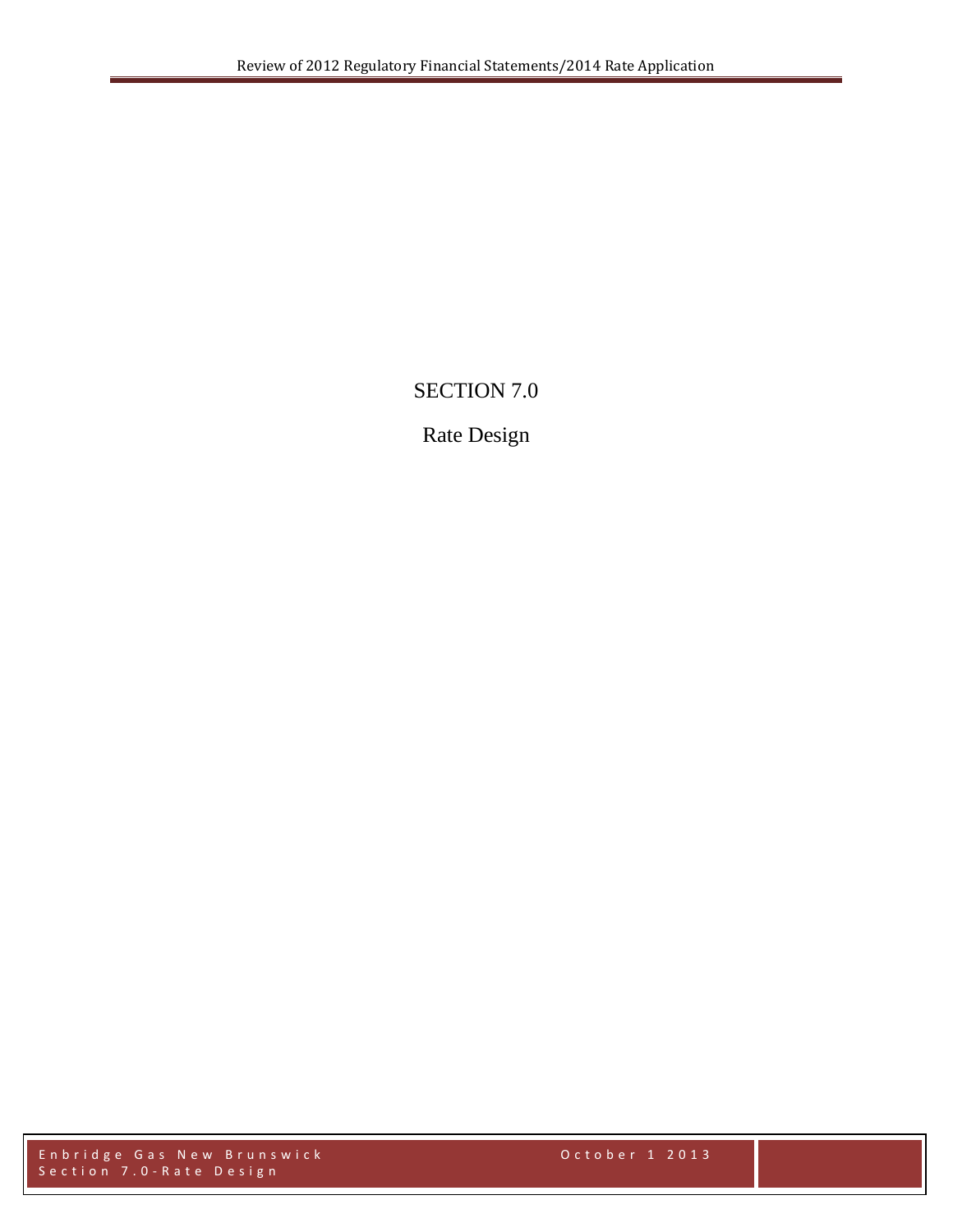### **7.0 Rate Design**

EGNB is proposing to maintain the 2013 underlying billing determination factors and 2013 customer charges approved in the September 20, 2012 (as supplemented on September 26, 2012) Board Decision. The overall level of the 2014 fixed cost recovery from the monthly fixed charges is approximately the same as those in 2013, with a small increase attributable to the attachment of new customers. The proposed revenue allocations and rate design allows EGNB to recover its annual revenue requirement while meeting market and legislative constraints on the various rate schedules.

The following summarizes the elements in the rate design relating to the billing determination factors and monthly customer charges for each of EGNB's rate classes currently approved by the Board.

| <b>Rate Class</b>                                                        | Min<br>(Monthly<br><b>Demand Peak)</b> | <b>Max</b><br>(Monthly<br><b>Demand Peak)</b> | <b>Customer</b><br>Charge<br>(\$/month)                                                                                                                      | Demand<br>Charge<br>(S/GJ) |
|--------------------------------------------------------------------------|----------------------------------------|-----------------------------------------------|--------------------------------------------------------------------------------------------------------------------------------------------------------------|----------------------------|
| <b>Small General</b><br><b>Service</b>                                   |                                        | <60 GJ                                        | 16.00                                                                                                                                                        | n/a                        |
| Mid-General<br><b>Service</b>                                            | 60 GJ                                  | <250 GJ                                       | 50.00                                                                                                                                                        | n/a                        |
| <b>Large General</b><br><b>Service</b>                                   | 250 GJ                                 | n/a                                           | For customers with<br>max. consumption up<br>to 650 GJs/<br>month: 125.00<br>For customers with<br>max. consumption<br>greater than 650<br>GJs/month: 225.00 | n/a                        |
| <b>Contract</b><br>General<br><b>Service</b>                             | 1,000 GJ                               | <10,000 GJ                                    | n/a                                                                                                                                                          | 13.30                      |
| <b>Industrial</b><br><b>Contract</b><br><b>General</b><br><b>Service</b> | 10,000 GJ                              |                                               | 3,300.00                                                                                                                                                     | 15.00                      |
| Off-Peak<br><b>Service</b>                                               | n/a                                    | n/a                                           | 50.00                                                                                                                                                        | n/a                        |

### Rate Design Elements and Monthly Charges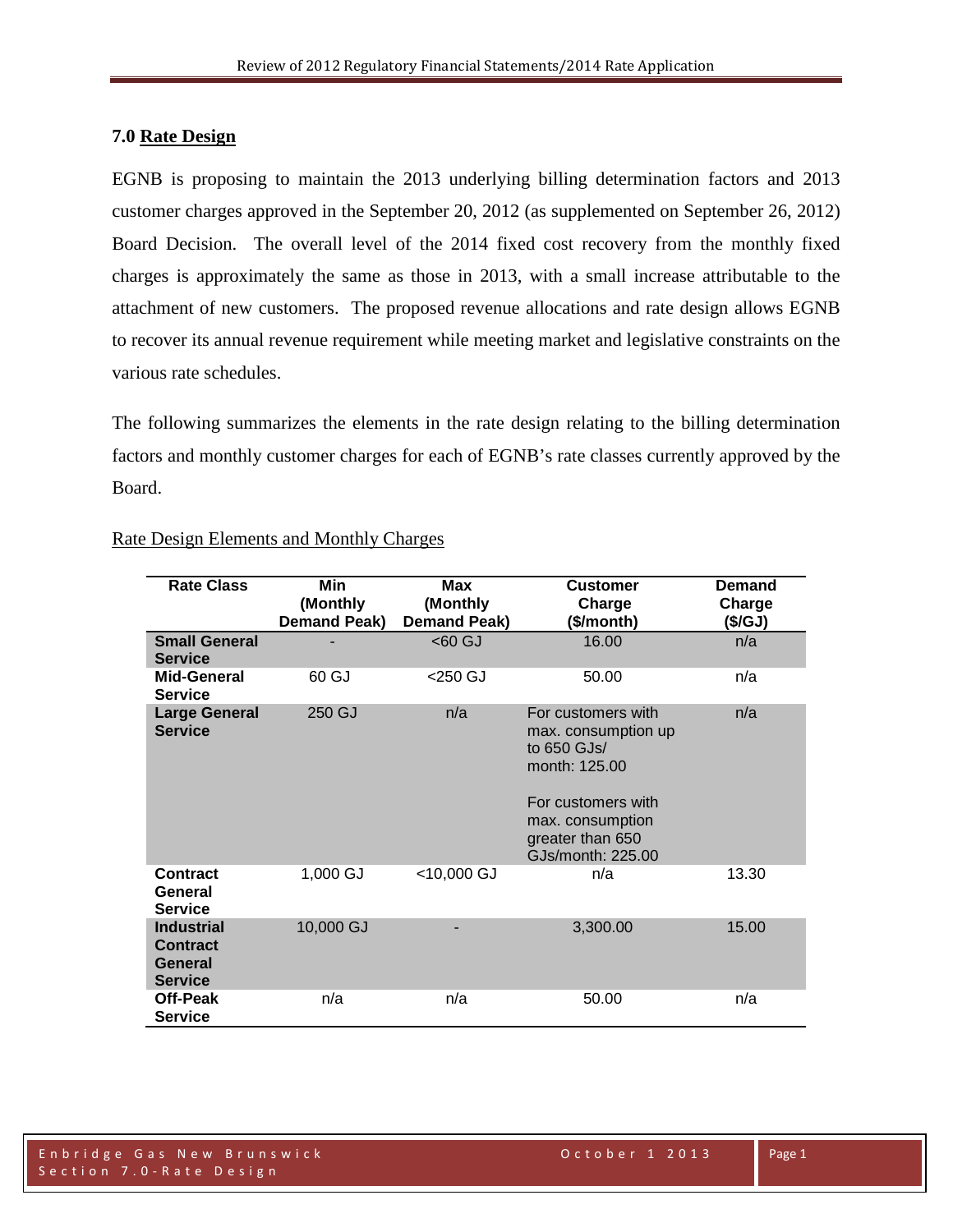#### Regulation with Competitive and Captive Customers

EGNB faces a complex system of customers with various competitive alternatives as it seeks to provide natural gas service in New Brunswick. Prices equal to or only slightly below the cost of service are not sustainable for the Small General Service class of customers because the prices based on a cost of service study exceed the price for competitive alternatives for customers in the class. Losing these customers would mean that other customers would see their rates increase as more of the common and shared costs are allocated to those classes of service. There would be a net rate impact of even higher cost to be borne by the remaining customers than would be borne if the amount of common and shared costs not recovered under the competitive rate classes is allocated to other customers.

Put another way, the concept of subsidy free rates (explained in detail below) provides a basis for regulatory agencies to allow rates that produce different returns than the system average to reflect competitive considerations and Stand-Alone Cost (SAC) analysis. There is no theoretical or practical reason that class rates of return need to be equalized so long as rates fall within the zone of subsidy free rates. Regulatory policies may be used to dictate the magnitude of the return differential that is acceptable but ultimately the unique circumstances for each different utility will determine the revenue to cost ratio that is the practical outcome of the Constrained Market Price (CMP) process. This concept is discussed more fully below.

Even where there are no competitive market considerations, it is common to see widely varying revenue to cost ratios as a result of explicit or implicit regulatory policy considerations. For example, it is common for the cost of service study to show classes of service both above and below the system average return. Typically, even without competitive issues, residential returns are likely to be below fully allocated costs while small commercial and industrial customers are well above the system average return. For some classes of service, the return calculation has little or no meaning in any event. For example, in some utilities the only rate base cost for interruptible customers is metering. In that case, the return may be many times higher than other returns to reflect the policy that these customers need to make some contribution to the shared facilities that are available because firm customers ultimately support the system costs. This is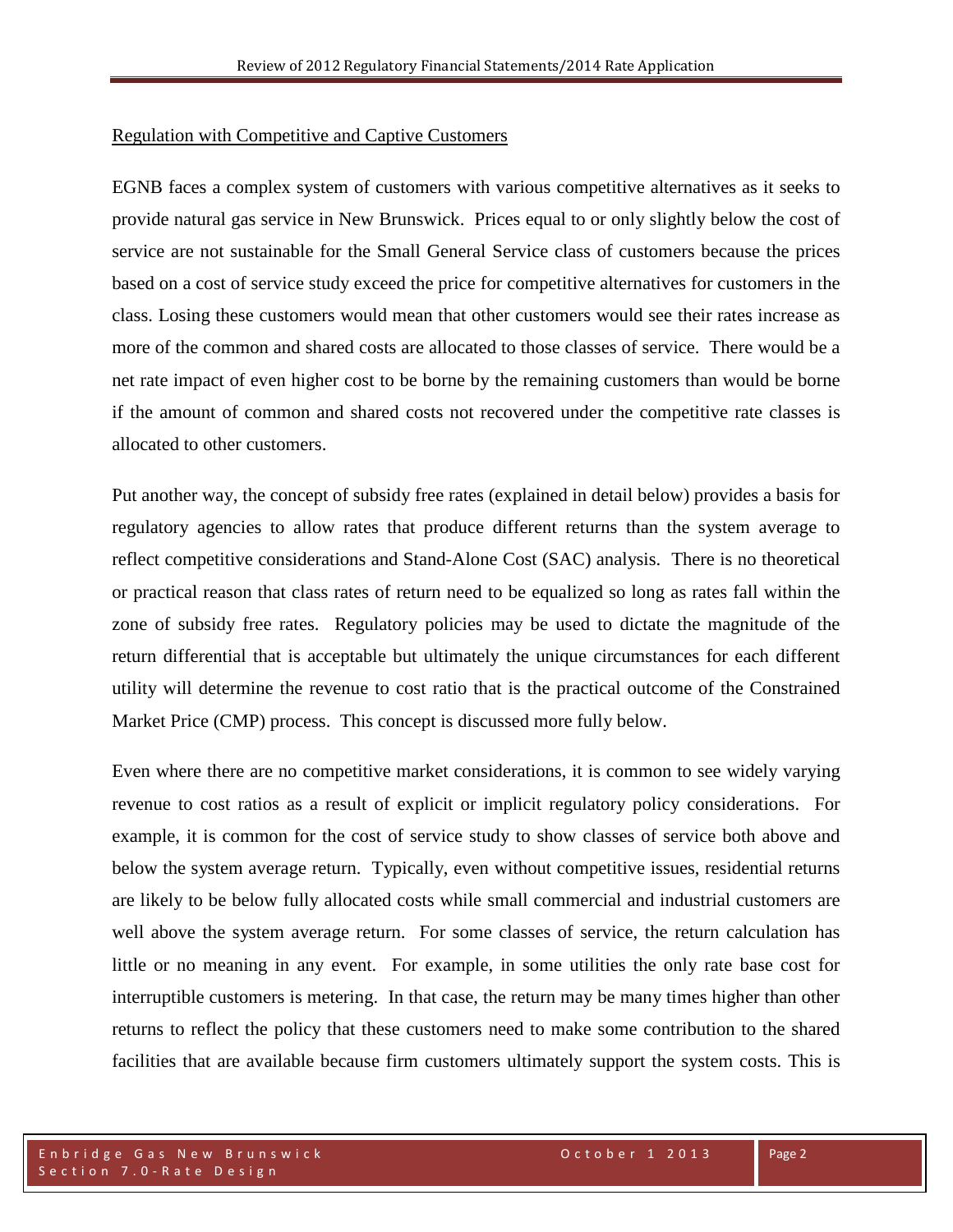the inherent fallacy of relying on cost of service precision (it is not precise) and expecting that all classes should have specific, maximum revenue to cost ratios.

In the case of EGNB, the rates for Small General Service face competitive pressures related to the source of energy available to provide the end uses of heating and water heating. These competitive values differ based on the customer class within the rate class - residential and small commercial. The following table illustrates the comparative cost of electricity between residential and commercial customers.

|  |  | Comparison of Cost per kWh Residential and Commercial* |
|--|--|--------------------------------------------------------|
|  |  |                                                        |

| kWh Use         | <b>Residential</b> | Commercial | <b>Difference</b> |
|-----------------|--------------------|------------|-------------------|
| 5.000           | \$0.10             | \$0.1231   | $+23.1%$          |
| 7.300           | \$0.10             | \$0.1118   | $+11.8%$          |
| 10,000 (50% LF) | \$0.10             | \$0.1125   | $+12.5%$          |

\*Excludes any customer related costs as those are sunk costs when considering alternative heating and water heating costs for electric customers.

As the table illustrates the cost per kWh is between 11.8% and 23.1% higher for small commercial customers compared to residential customers served under the SGS rate even assuming a fifty percent monthly load factor for those customers whose electric service includes a demand charge. Commercial customers who consume a similar amount of electricity as residential customers pay much higher kWh charges and the larger electric customers pay more as well but not by as large a margin. If load factor declines the differential increases while if load factor increases, the differential declines. Even at a 100% load factor the average cost per kWh is still higher for commercial customers albeit the difference is slight.

The table illustrates the difference in the target competitive price within the Small General Service rate class based on the electric pricing differences for residential and commercial customers. Conceptually, it is appropriate to use some of this differential to reduce the dollars of common and shared costs that need to be reallocated under the CMP process. In that case, there would be fewer dollars shifted to other classes as a result of setting rates at a competitive price. The table also illustrates the differences in commercial rates compared to residential rates that may well reflect relatively different earned returns for the two electric service rates. With the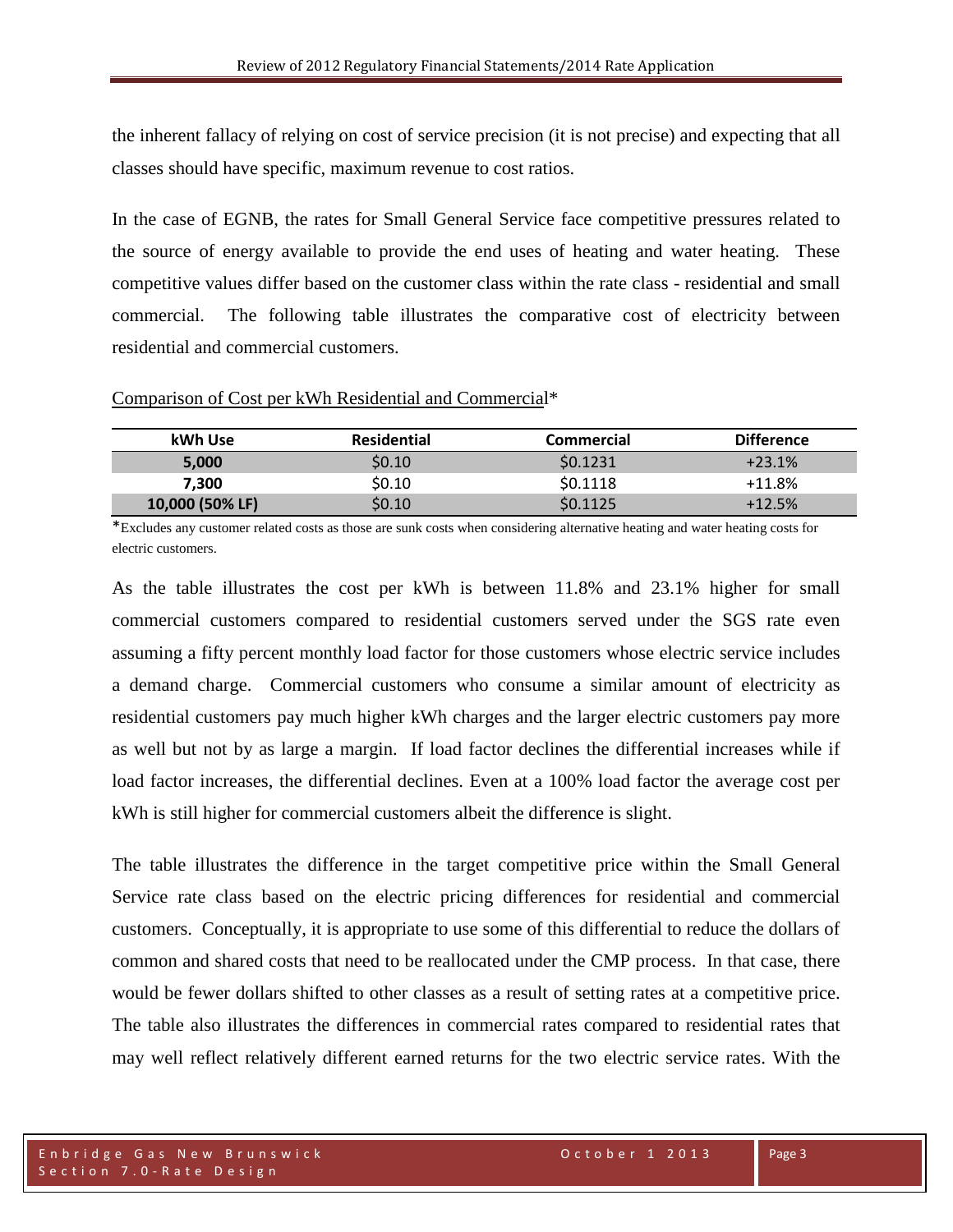current legislative restrictions imposed on EGNB, a blended electricity cost has been proposed to determine the market based rate for the SGS class to achieve a similar objective.

The typical gas regulatory process is not concerned with a situation where certain customers or classes of customers have real and significant competitive options while other customers are largely captive to the system. Essentially, gas service has always been competitive for every class of customer. This competition has been mostly related to specific end uses and to limited market areas where technology and customer end-use requirements permitted this competition to be effective. The issue of competition for end-use service, however, is not new in the context of regulation overall. As a result regulatory agencies have addressed these issues in the broader context of regulation for telephone service, rail service and oil pipeline service. There are clear lessons from these other industries that apply to cost of service and pricing issues when competitive options represent a viable alternative to utility service. The following explains the overall approach for dealing with the competitive/captive markets recognizing that as long as competitive opportunities exist no customers are truly captive.

As markets evolve, there may be new technological advances or restructured markets that create new, viable competitive options within a traditional regulated monopoly service. The process of addressing the issues of competitive service while maintaining the viability of the regulated entity has been addressed by regulatory bodies such as the United States Federal Communications Commission (FCC), the United States Surface Transportation Board (STB) and the United States Federal Energy Regulatory Commission (FERC). The FCC dealt initially with competition for telephone equipment, long distance service and finally cellular phone service. The STB dealt with competition for rail service from any number of transportation service alternatives. The FERC has dealt with competition for oil pipeline service including products pipelines. In each case, it is possible to observe the processes used to address the mix of competitive and captive services in light of the obligation to allow the utility a reasonable opportunity to earn its allowed return.

The following table provides a summary of the rights and obligations under the regulatory compact associated with utility service: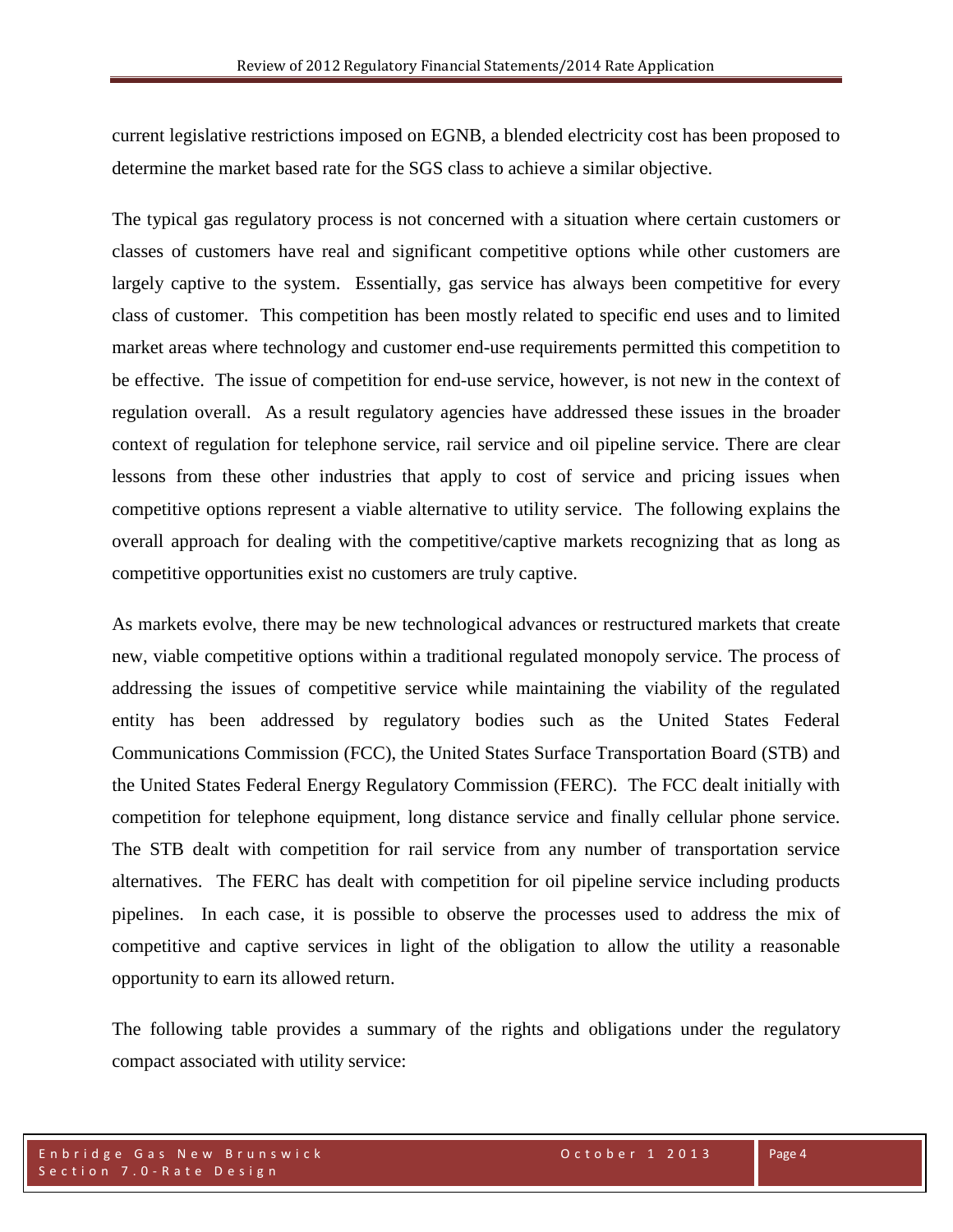| <b>OBLIGATIONS</b>                 | <b>RIGHTS</b>                                                                      |  |  |
|------------------------------------|------------------------------------------------------------------------------------|--|--|
| <b>Obligation to serve.</b>        | Right to a reasonable return.                                                      |  |  |
| Provide safe and reliable service. | The provision of service is subject to reasonable rates,<br>rules and regulations. |  |  |
| Charge non-discriminatory rates.   | Receive protection from competition.                                               |  |  |
| Charge just and reasonable rates.  | <b>Right of expropriation.</b>                                                     |  |  |

Utility Rights and Obligations

These rights and obligations are not unlimited in any sense. They are constrained at various times under legislative requirements and under tariff provisions approved by the regulatory agency. For example, the obligation to serve is limited by the tariff provisions related to service line extensions including mains. The rights and obligations provide constraints on opportunistic behavior by both regulators and utilities. Regulators cannot deprive the utility of its opportunity to earn a market based return of and on the assets used in providing utility service. Thus, for rates to be just and reasonable, the rates must provide the utility the opportunity to earn a reasonable return. The reasonable return of and on a utility's investment in serving customers is also constrained by the requirement that the investments be prudent and used and useful. This interaction between rights and obligations becomes critically important where service provision occurs in both competitive markets and captive markets.

Where some customers have competitive options, the regulator is not relieved of the obligation to allow the utility an opportunity to earn the allowed return through rates that in total recover the cost of service including a reasonable return. Essentially, this means that the rate revenues from competitive customers plus the rate revenues from captive customers must equal the total revenue requirement or the cost of service.

The issue of reasonable rates for customers who have no economic option to taking service from the utility is neither new nor novel. The concept has been discussed in economics literature and in regulatory decisions under several different descriptive terms such as "Constrained Market Prices" or "Constrained Differential Pricing". As noted above these concepts have been applied in a number of regulatory settings. For example, the Interstate Commerce Commission, the predecessor regulatory agency to the STB, discussed the concept of CMP as a basis for establishing reasonable rates for captive shippers. In doing so they established three clear standards for assessing a reasonable level of rates: (1) revenue adequacy for the company; (2)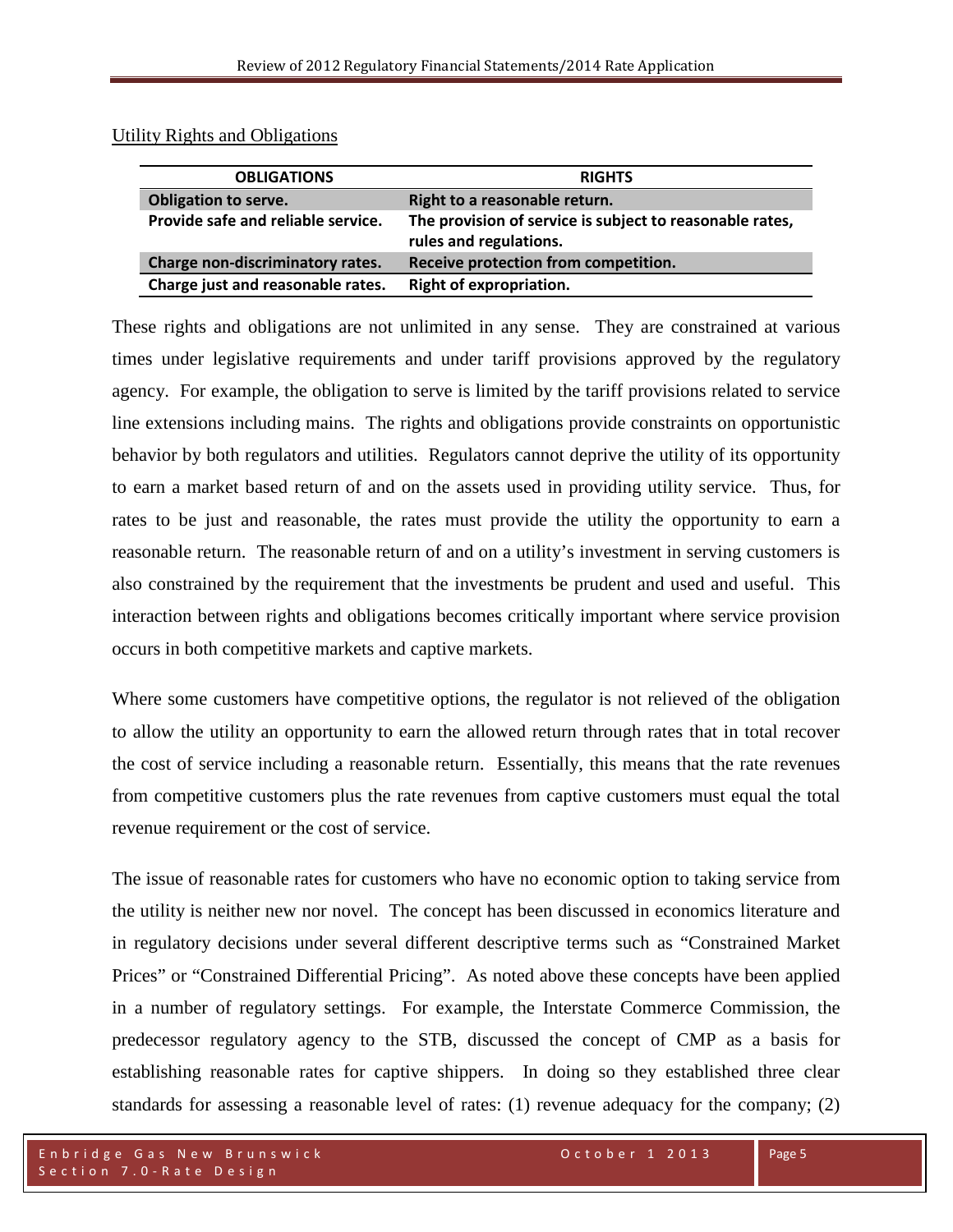management efficiency for the service provided; and (3) the Stand Alone Cost (SAC) test. These three tests represent fundamental rights and obligations of the regulator and the utility.

The revenue adequacy test satisfies the utility's right to an opportunity to earn the revenue requirement including a return of and on the invested capital and a market based return on that capital. The management efficiency standard assures that there are no wasteful, imprudent or unnecessary costs included in the revenue requirement. As such the resulting rates are just and reasonable for both the utility and its customers. Finally, the SAC test assures those customers with no economically viable alternative to utility service that they pay no more than the costs that would be incurred to provide them the service if no competitive service customers were served by the utility.

All of this theory recognizes that the allocation of joint and common costs is arbitrary even when following principles of cost causation as EGNB explained in testimony related to its first cost of service analysis. In developing cost of service and calculating the return for any class of service using an embedded cost study, the allocated costs for common facilities, even when prepared with the best available data and analytical procedures, does not produce the actual cost to serve an individual customer or class of customers. By using the concept of SAC, regulators are assured that the customer or class of customers pay no more than for the cost of replicating the actual end-use service received with no inefficiencies or cross subsidies to other classes. It is important to recognize that the SAC need not be the exact same type of service but rather the lowest cost viable alternative for the customer's end-use. At the same time the aggregate rates for the utility cover the revenue requirement and satisfy the reasonable opportunity to earn the allowed return.

The use of CMP relies on two basic economic concepts: (1) differential pricing and (2) contestable markets. Differential pricing is critical for a regulated utility because economies of scale and economically efficient pricing based on marginal cost would not permit the utility to earn its allowed return. For that reason, it is necessary to permit prices in excess of marginal costs. An often discussed, the concept of Ramsey pricing is an example of a method to determine differential pricing. The theory of contestable markets provides a basis for competitive type outcomes even under monopoly conditions. These two concepts provide an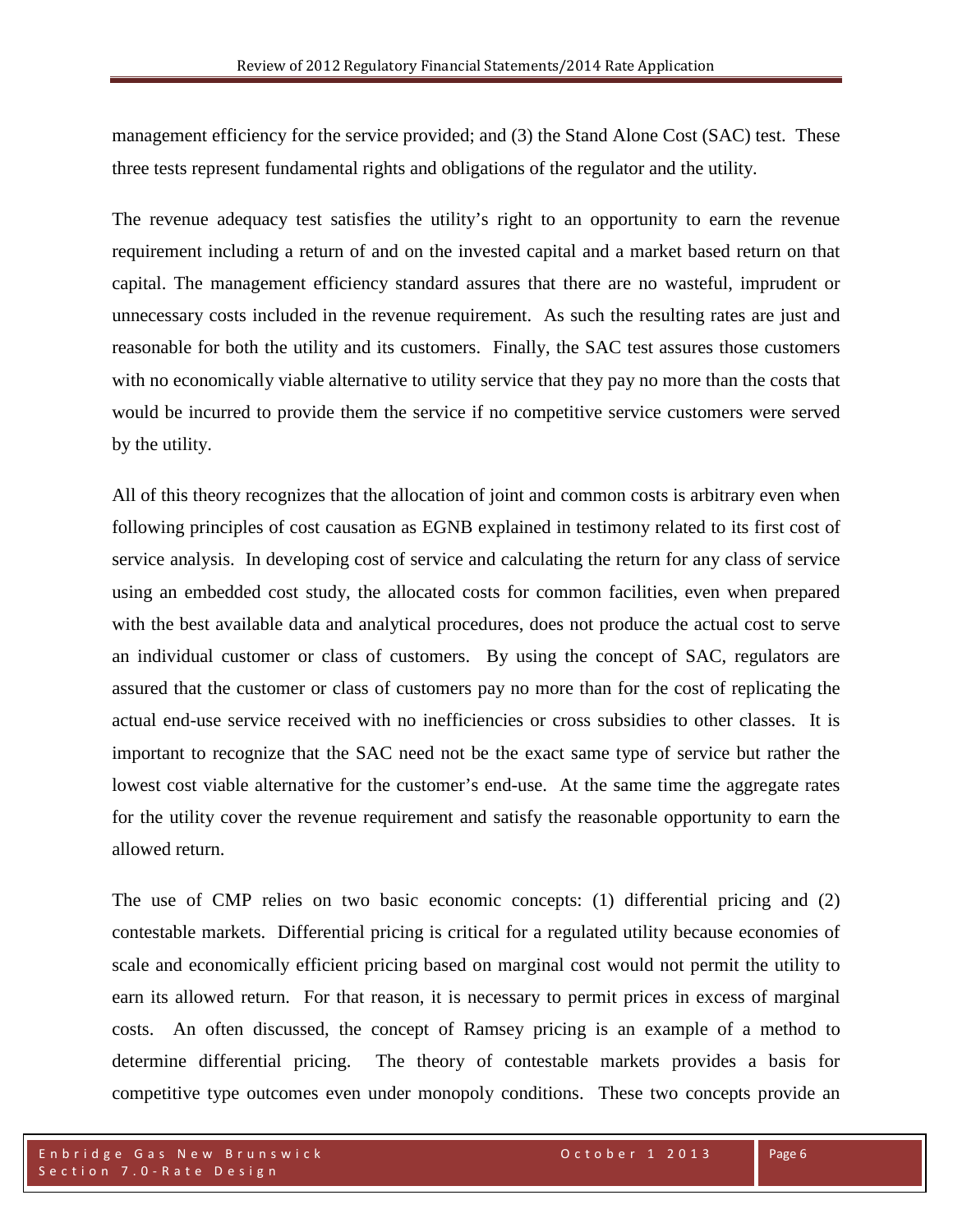outcome that results in prices that reflect a competitive market outcome where the customer pays no more than would result from competition for the service.

If we consider all this information about costs and prices we find that economists define subsidy free prices as any set of prices for the utility where all prices exceed marginal cost but are less than SAC. It is also true that in almost all cases prices set on the basis of a cost of service study would be subsidy free even if some prices exceeded SAC. The difficulty is that prices above SAC are not sustainable and those customers would be lost by the utility. However, total utility costs would not decline by the amount of lost revenue requirement but instead would decline by the marginal cost of the service provided. This would mean higher prices for the remaining customers as a result of the loss of recovery in the categories of common and shared costs. The exact same conclusion applies in the event that customers with competitive alternatives are charged prices based on the cost of service study that exceed the competitive alternative. That is prices are not sustainable, customers will leave the system and remaining customers will face higher rates.

EGNB has followed the CMP process to develop class revenue requirements and the resulting rates in this case. For purposes of establishing rates for classes whose cost of service requirements were below market based rates, EGNB first determined the SAC based on the cost of the available alternate fuel, calculated according to the market based rate methodology approved by the Board and the constraints provided in the Rates and Tariffs Regulation. Using these costs EGNB has determined the maximum revenue that could be collected from the other classes of service to allocate the remainder of the revenue requirement. Having determined the maximum level of rates for the class this value served as the first, or upper bound, benchmark for assessing added revenue requirements to the classes. EGNB calculated the pure cost of service rates for each rate class and this served as a second, or lower bound, benchmark. No consideration was given to the revenue to cost ratio because that was not an operative constraint but merely a result that would fall out from the allocation of the revenue shortfall from the market constrained class to those classes not constrained by the market. With the upper and lower bounds for rates established, EGNB developed revenue requirements for each class keeping in mind three other practical issues. First, EGNB wants to provide an overall level of total bill impacts that remained reasonable based on its assessment of each class and its current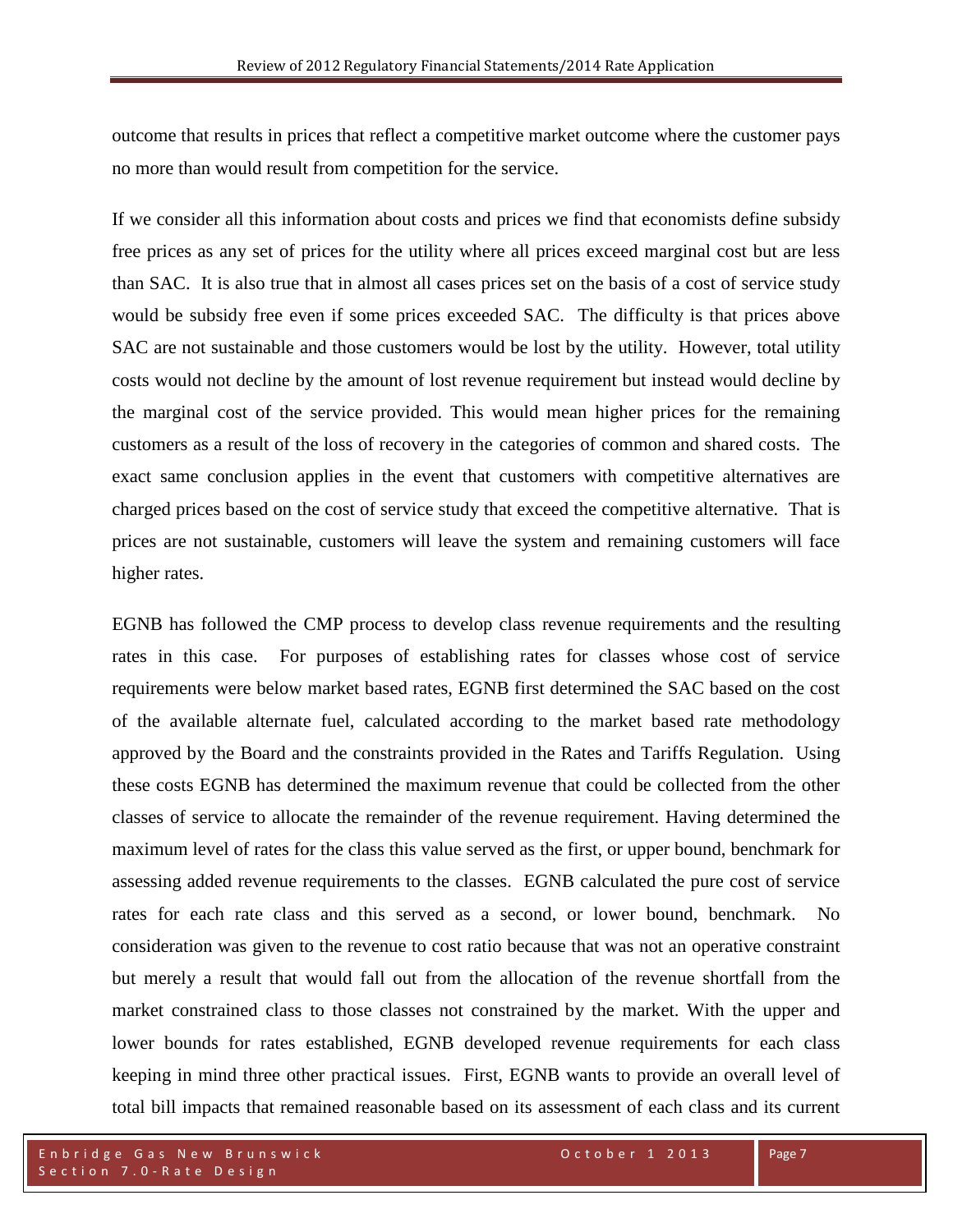bill levels. Second, EGNB wanted to consider any competitive pressures faced within rate classes potentially resulting by the impact of bill increases. Finally, EGNB attempted to offer rate classes' competitive savings against their alternative fuels used across each rate class.

The process used by EGNB meets the three criteria for the use of CMP to recover the total revenue requirements and provide EGNB with a reasonable opportunity to earn the allowed return. The following table provides the SAC ratio to the cost of service and the resulting revenue to cost ratio for each class of service from the process outlined in the paragraph above.

| <b>Rate Class</b>                         | <b>Cost of Service</b> | <b>Market Based</b> | Ratio of<br><b>Market Based</b><br><b>Rates to Cost</b><br>of Service | <b>Revenue to Cost</b><br>of Service Ratio |
|-------------------------------------------|------------------------|---------------------|-----------------------------------------------------------------------|--------------------------------------------|
| <b>Small General</b>                      | \$24,030,821           | \$11,981,659        | 50%                                                                   | 52%                                        |
| <b>Service</b>                            |                        |                     |                                                                       |                                            |
| Mid-General                               | \$9,397,669            | \$15,953,795        | 170%                                                                  | 144%                                       |
| <b>Service</b>                            |                        |                     |                                                                       |                                            |
| <b>Large General</b>                      | \$6,190,086            | \$18,156,648        | 293%                                                                  | 150%                                       |
| <b>Service</b>                            |                        |                     |                                                                       |                                            |
| <b>Contract General</b><br><b>Service</b> | \$4,309,401            | \$12,558,584        | 291%                                                                  | 150%                                       |
| <b>Industrial Contract</b>                | \$4,777,247            | \$29,925,311        | 626%                                                                  | 145%                                       |
| <b>General Service</b>                    |                        |                     |                                                                       |                                            |
| <b>OPS</b>                                | \$91,845               | \$592,169           | 645%                                                                  | 220%                                       |

As the table illustrates, the SGS class has competitive rates that are below the fully allocated revenue requirement. Raising these rates would result in unsustainable revenue recovery and higher costs for other customers because those customers would have higher revenue requirements than those resulting from bearing the cost of the revenue shortfall. Having determined the ratio of market based rates to cost of service, EGNB first established rates for the Small General Service class where both competition and legislative regulation dictate the need to charge rates below the fully allocated cost of service. This requirement of the regulations under which EGNB operates is also a practical requirement for sustainable service to the SGS class. For the Small General Service class, competitive rates would cover only 48 percent of the allocated revenue requirement. The remaining shortfall in revenue required to allow EGNB an opportunity to earn its allowed return must be reallocated to the other classes of service in a way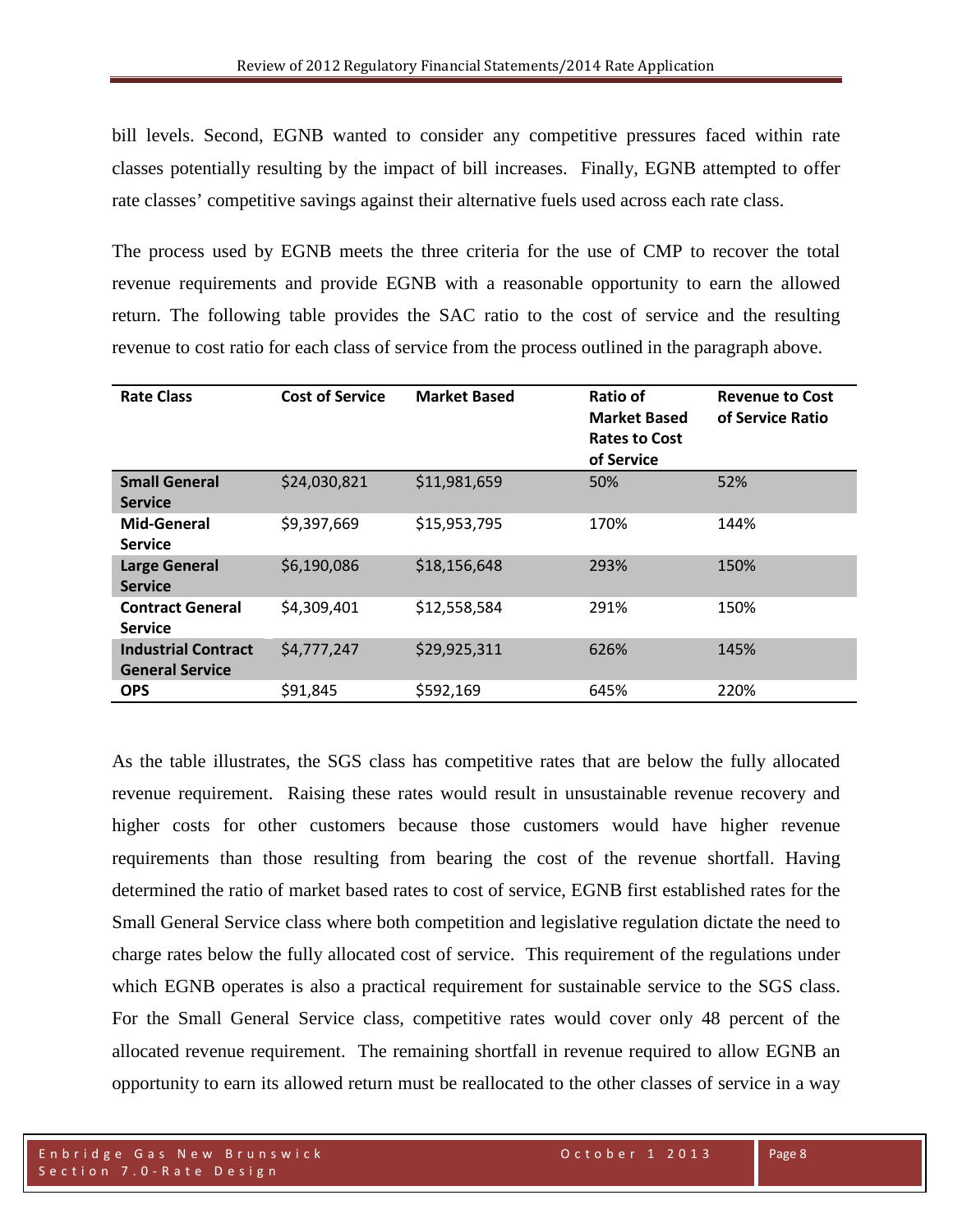that does not cause rates to exceed the market based rates that would be available to the class of service. This meant for example capping the Mid-General Service class at revenues less than 170 percent of the cost of service.

In addition to the constraints imposed by the alternative market based rates, EGNB recognized that the largest manufacturing customers also faced competitive pressures in their own markets. This meant that EGNB is proposing that any increase for Industrial Contract General Service customers should be limited as well. In order to determine the required contribution from the Industrial Contract General Service class, EGNB first increased rates from other classes to make up the revenue shortfall. In each case, the proposed rates for the other classes kept those rates below the market based rates and allocated a reasonable share of the additional revenue requirements to the Large General Service and Contract General Service classes that gave those classes approximately the same ratio of rates to market rates. Applying this methodology prior to any allocation to the Industrial Contract General Service allowed EGNB to increase the current rate level slightly for this class without pushing the other customer classes to rates that exceed market based rates. In the future, it will be necessary to balance both market based rate ceilings and the allocation to all classes to determine the most efficient means of revenue recovery. The Off-Peak Service rate was maintained at the current 2013 approved rate.

The resulting increases for the other classes of service are still below the market alternative but above the fully allocated cost of service. The table above outlining the revenue to cost ratios also illustrates the fallacy of capping class rates based on the revenue to cost ratio. The concept that cost analysis should form the ultimate basis for rate levels and hence revenue has found little support among those who practice ratemaking. For example, Russell Caywood in his introduction to cost analysis provides the following guidance:

*The limited place of costs in rate development is obvious in view of the many cost allocation theories and approaches, the widely accepted basis that the various classes of service do not have to earn the same rate of return, and the fact that either average or incremental pricing may be used, depending on the circumstances.[1](#page-9-0)*

<span id="page-9-0"></span><sup>1</sup> **Electric Utility Rate Economics**, Russell E. Caywood, McGraw Hill Book Company, Inc., 1972, pp. 146-147